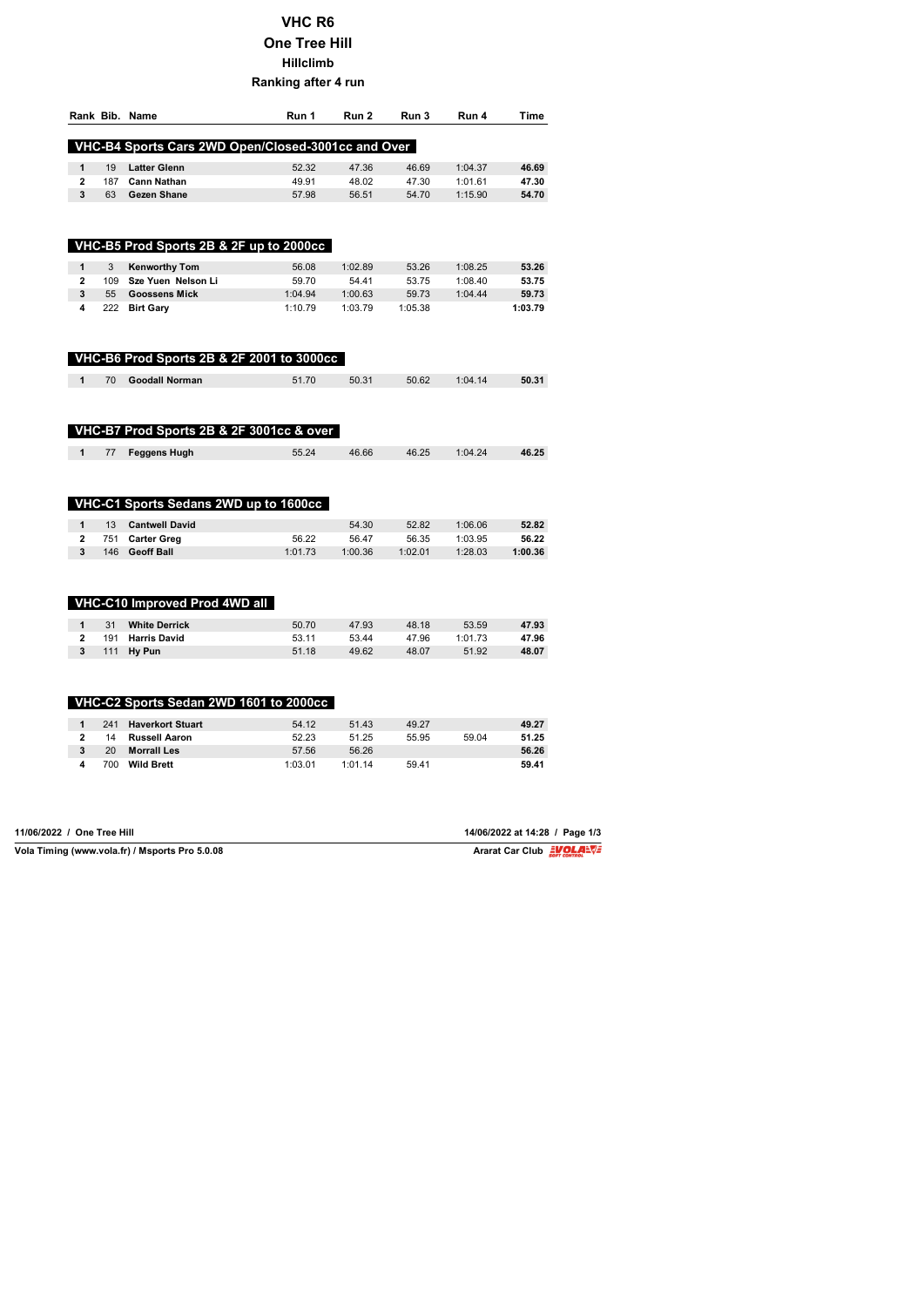## **VHC R6 One Tree Hill Hillclimb Ranking after 4 run**

|                            |                | Rank Bib. Name                                 | Run 1   | Run 2   | Run 3   | Run 4   | Time                                                       |
|----------------------------|----------------|------------------------------------------------|---------|---------|---------|---------|------------------------------------------------------------|
|                            |                | VHC-C3 Sports Sedans 2WD 2001cc & over         |         |         |         |         |                                                            |
| $\mathbf{1}$               | 141            | <b>Argoon Mick</b>                             | 50.08   | 46.75   | 45.34   | 1:00.46 | 45.34                                                      |
| $\overline{\mathbf{2}}$    | 18             | <b>Grinstead Steve</b>                         | 53.94   | 49.83   | 1:21.61 | 1:01.12 | 49.83                                                      |
| 3                          | 48             | <b>Harwood Chris</b>                           | 53.92   | 55.34   |         |         | 53.92                                                      |
| 4                          | 114            | <b>Height Murray</b>                           | 58.90   | 59.76   | 1:03.83 | 1:05.35 | 58.90                                                      |
| 5                          | 8              | <b>Harwood Cheryl</b>                          | 1:11.18 | 1:07.08 | 1:05.66 |         | 1:05.66                                                    |
|                            |                |                                                |         |         |         |         |                                                            |
|                            |                | VHC-C4 Sports Sedans 4WD all                   |         |         |         |         |                                                            |
| 1                          | 38             | <b>Mckenzie Russell</b>                        | 53.33   | 52.33   | 53.48   | 55.60   | 52.33                                                      |
| $\mathbf 2$                | 99             | <b>Corluka Philip</b>                          |         |         |         | 1:05.46 | 1:05.46                                                    |
| $\mathbf 3$                | 199            | Corluka William                                |         |         |         | 1:05.53 | 1:05.53                                                    |
|                            |                | <b>VHC-C5 Time Attack</b>                      |         |         |         |         |                                                            |
| 1                          | $\overline{7}$ | <b>Mackrell Kevin</b>                          | 40.86   | 40.39   | 39.38   | 45.23   | 39.38                                                      |
| $\overline{2}$             | 95             | <b>ByField Brenton</b>                         | 46.54   | 47.58   | 47.29   | 55.42   | 46.54                                                      |
|                            |                | VHC-C6 Improved Prod 2WD up to 1600cc          |         |         |         |         |                                                            |
| 1                          | 771            | <b>Heath Warren</b>                            | 50.69   | 48.77   | 48.61   | 1:04.32 | 48.61                                                      |
| $\overline{\mathbf{2}}$    | 193            | <b>Paterson Laurence</b>                       | 57.52   | 59.00   | 58.03   | 1:13.23 | 57.52                                                      |
| 3                          | 107            | Moore John                                     | 1:35.66 | 1:47.33 | 1:44.75 | 1:41.91 | 1:35.66                                                    |
|                            |                | VHC-C7 Improved Prod 2WD 1601 to 2000cc        |         |         |         |         |                                                            |
| $\mathbf{1}$               | 511            | <b>McGuire Michael</b>                         | 50.25   | 49.58   | 48.90   | 56.67   | 48.90                                                      |
| $\overline{2}$             | 144            | <b>McCann David</b>                            | 56.45   | 54.66   | 53.89   | 58.71   | 53.89                                                      |
| 3                          | 151            | <b>Atkinson Don</b>                            | 59.73   | 54.40   | 56.61   | 1:07.81 | 54.40                                                      |
|                            |                | VHC-C8 Improved Prod 2WD 2001 to 3000cc        |         |         |         |         |                                                            |
| $\mathbf{1}$               | 220            | Wong Siu Lun                                   | 54.30   | 1:41.18 |         | 1:03.30 | 54.30                                                      |
| $\mathbf{2}$               | 37             | <b>Bradley Frank</b>                           | 1:03.50 | 1:13.98 |         |         | 1:03.50                                                    |
|                            |                | VHC-C9 Improved Prod 2WD 3001                  | & over  |         |         |         |                                                            |
| $\mathbf{1}$               | 22             | <b>Widgery Drew</b>                            | 57.22   | 48.65   | 47.79   |         | 47.79                                                      |
| $\overline{\mathbf{2}}$    | 53             | <b>Hindhaugh James</b>                         | 50.91   | 57.52   | 49.12   | 1:04.94 | 49.12                                                      |
| 3                          | 51             | <b>McRae Daryl</b>                             | 50.96   | 56.35   | 49.79   | 1:11.49 | 49.79                                                      |
| 4                          | 26             | <b>Bullock Peter</b>                           | 51.05   | 49.80   | 54.93   | 1:07.64 | 49.80                                                      |
| 5                          | 62             | <b>McLoughlin Barry</b>                        | 55.20   | 56.86   | 54.29   | 1:02.62 | 54.29                                                      |
|                            |                |                                                |         |         |         |         |                                                            |
| 11/06/2022 / One Tree Hill |                | Vola Timing (www.vola.fr) / Msports Pro 5.0.08 |         |         |         |         | 14/06/2022 at 14:28 / Page 2/3<br>Ararat Car Club EVOLALVE |